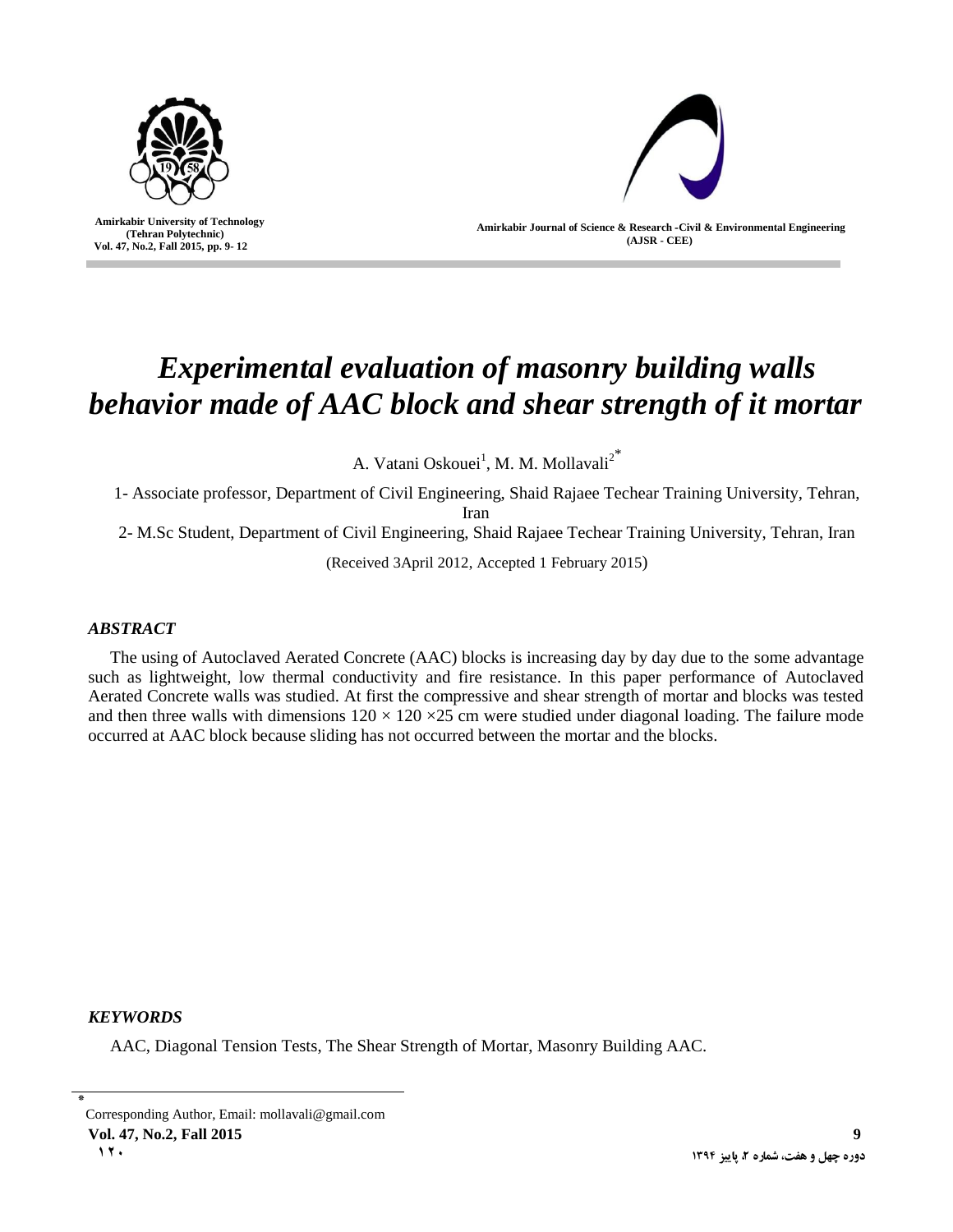#### **1- INTRODUCTION**

Lightweight construction material reduces the seismic load of a building and also saving energy which one of the issues that is very important. Lightweight materials have less thermal conductivity and lower thermal conductivity coefficients. Due to this advantage it is necessary to evaluate the structural performance for low rise structures, and used as infill walls. The density of this type of concrete is about 400 to 800 kg / m3 (one-third to one-sixth of conventional concrete). Due to the limited number of articles and research about structural behavior of Autoclaved Aerated Concrete walls [1] it is needed to more experimental study to understand of AAC walls performance. ASTM [2, 3] was given only density and compressive strength Autoclaved Aerated Concrete blocks.

#### **2- METHODOLOGY**

#### **2-1- Compressive strength test of blocks**

Three specimens were selected based on ASTM [2]. The average compressive strength of  $10 \times 10 \times 10$ cm3 cube specimen was almost equal 3.2 MPa. Average compressive strength of  $15 \times 15 \times 15$  cm3 cube specimens was 2.33 MPa, due to test result blocks are classified in class of AAC-G2 [2].

#### **2-2- Compressive and Shear strength of mortar**

Due to porosity structure that high water absorption of blocks, conventional mortar (sand and cement) could not be used easily in bed joints of blocks thus it was needed the mortar make with prefect bonding between blocks. It is necessary to tested compressive strength of mortar according to ASTM C109 [4] and according to ACI 530 [5] and then compressive strength of mortar obtains 12 MPa. To test the shear strength of mortar with thin bed mortars has done with using three blocks and desired mortar (adhesive) and placing it under load. [1,6]. Blocks compression strength was 3.2MPa and shear strength was respectively 0.75 MPa .

### **2-3- Diagonal loading test of wall**

To perform this experiment determined by a wall with dimensions of  $1.20 \times 1.20 \times 0.25$  m<sup>3</sup> that applying load along the diameter of element [7]. In Figure1 the setup of the tests according to ASTM E519 [7] was given. Three walls that tested have 25cm thickness so that their size equal with reality. Blocks used in the construction of walls have

dimensions 60cm  $\times$  25cm  $\times$  20cm, the thickness of mortar is two to three millimeters and filled all of vertical and horizontal mortar bed.



**Figure1. Diagonal Tension Test of walls**

The relation between compressive and shear strength of AAC block can be given in Equation (1) [1,6].  $(F_{\text{vAAC}}=0.15F_{\text{AAC}}(1))$  F<sub>AAC</sub> was the compressive strength of AAC  $F_{\text{vAAC}}$  would the shear strength of walls according to equation (1).

The walls shear strength that made of autoclaved aerated concrete equal to 0.15 times of its compressive strength and in this research is about 0.48 MPa. This value is lower than the shear strength of mortar. For obtaining the tensile strength of the wall used from equation (2).  $(Ft=0.45F/A)$ *(2))* Where Fv is the failure load of the wall and A is the cross section area of wall [8].

Diagonal tensile test results are shown in Table1:

**Table1. Results of the diagonal tensile test of three walls (average (avg))**

| $f_t$ | tensile   | compress  | Shear  | load  |     |
|-------|-----------|-----------|--------|-------|-----|
| (Mpa) | stiffness | stiffness | module | (Max) |     |
|       | $k_t$     | $k_C$     | G      | $F_v$ | NO. |
|       | (kN/mm)   | (kN/mm)   | (MPa)  | (kN)  |     |
| 0.424 | 1249.66   | 119.96    | 428.91 | 139.3 | avg |

Static calculations and analysis of forces in wall showed good agreement with experimental results and equation. According to calculations of ACI523 [6] relationships obtained shear strength of walls of the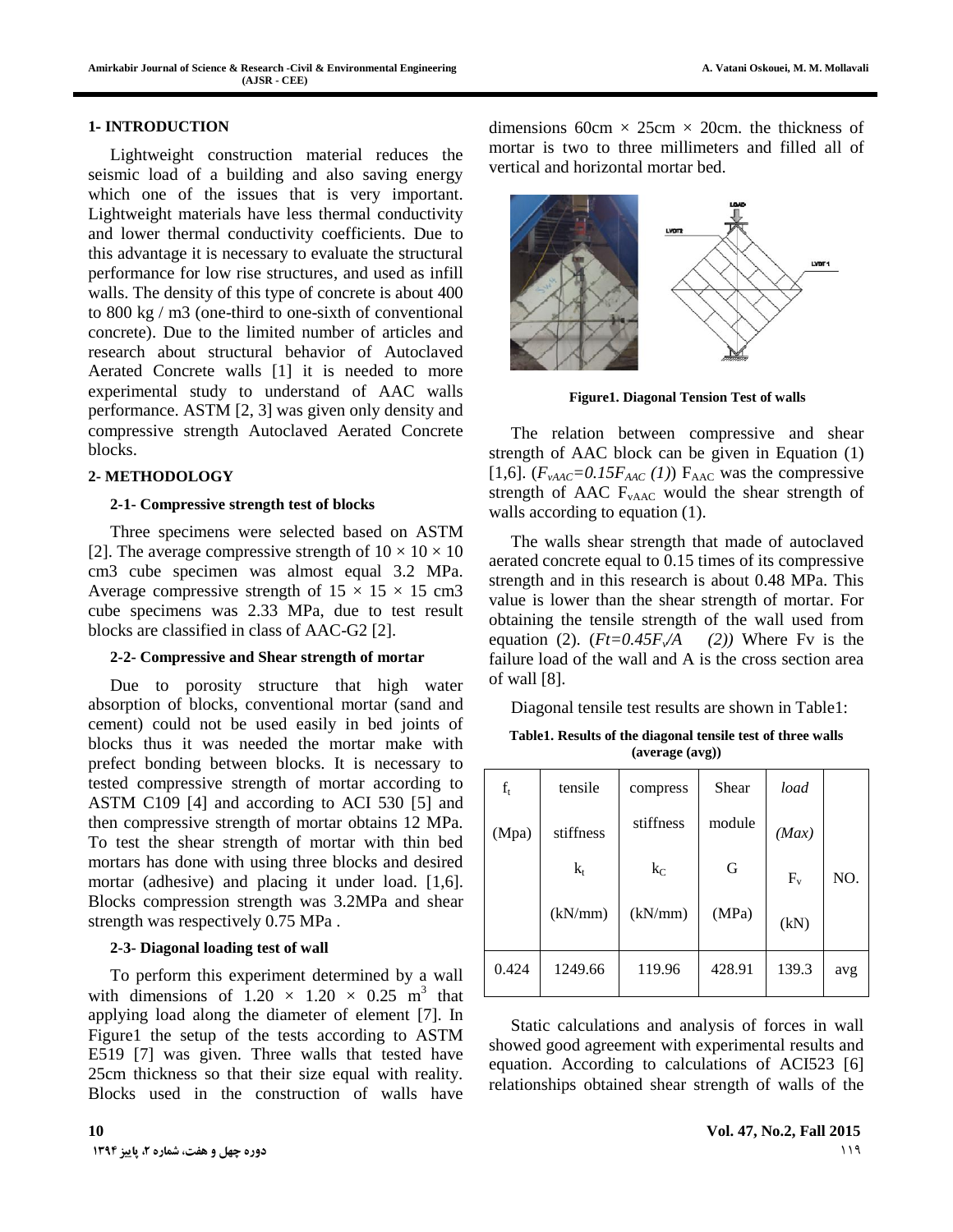block is 0.48 Mpa that less than the shear strength of the tested mortar.

In this study, it was taken shear strength of any walls that made of different blocks and stone and concrete blocks with other mortars that compared with this research blocks and mortar according to the

ASTM E519[7]. In Table 2 has been shown shear strength of the walls made of blocks and stone and autoclaved aerated concrete blocks with other mortars compared with blocks and mortar of this research is based on ASTM E519[7].

|  | Table2. The shear strength of some masonry building walls according to ASTM E519 shear strength equation. |  |
|--|-----------------------------------------------------------------------------------------------------------|--|
|  |                                                                                                           |  |

|                            | Tomazovich  | AAC          | Walls | Hollow      | Hollow      | Hollow         | Hollow         |
|----------------------------|-------------|--------------|-------|-------------|-------------|----------------|----------------|
| shear<br>strength<br>(MPa) | experiments | blocks       | made  | block       | block       | block walls    | block<br>walls |
|                            | with AAC    | wall<br>with | of    | walls       | walls       | filled<br>with | filled<br>with |
|                            | Yetong      | special      | stone | filled with | filled with | mortar and     | mortar<br>and  |
|                            | block       | mortar<br>1n | $[9]$ | grout       | mortar      | horizontal     | vertical       |
|                            | (1/3 scale) | this         |       | [10]        | $[11]$      | reinforced     | reinforced     |
|                            | [8]         | research     |       |             |             | [11]           | [11]           |
| average                    | 0.389       | 0.666        | 0.061 | 0.596       | 0.42        | 0.71           | 1.09           |

## **3- RESULTS**

-Tested mortar shear strength was obtained about 0.06 specified compressive strength of mortar. And the average shear strength of the mortar in state without mortar on surface is 0.742 MPa and with surfaces mortar is 0.933 MPa. This means that when the specimen surface is made of it adhesive in mortar bed indicate 25% increase in resistance.

- In tested Autoclaved Aerated Concrete blocks compressive strength of cubic specimens with dimensions  $10 \times 10 \times 10$  cm, 1.37 times the compressive strength of cubic specimens with the dimensions  $15 \times 15 \times 15$ cm.

- According to the shear strength of the mortar in tests has more resistant than obtained shear strength from walls made of AAC blocks with 3.2MPa compressive strength (test specimen) thus wall behavior is controlled by the force and loading along diameter caused the failure modes of diagonal tension and pressure the toe. According to the resulting loaddisplacement diagram clear that failure of walls was brittle and limits of its ductility was less.

- Autoclaved Aerated Concrete walls with special mortar compared with walls made from other blocks according to weight loss and good adhesion formation has better shear strength in mortar beds.

## **4- REFERENCES**

- [1] Tanner, J. E, "Design provisions for Autoclaved Aerated Concrete (AAC) structural systems", The University of Texas at Austin , May 2003.
- [2] ASTM , Standard American Society for Testing and Materials, "Standard specification for precast Autoclaved Aerated Concrete (PAAC) wall construction units", ASTM C1386, 1998 .
- [3] ASTM C 1452 , "Standard Specification for Reinforced Autoclaved Aerated Concrete Elements", American Society for Testing and Materials, West Conshohocken, PA, 2000.
- [4] ASTM, Standard American Society for Testing and Materials, "Standard test method for compressive strength of hydraulic cement mortars", ASTM C109, 1999.
- [5] ACI 530-05 , "Building Code Requirements for Masonry Structures",.ASCE 5-05/TMS 402-05.Reported by the Masonry Standards Joint Committee(MSJC) , 2004.